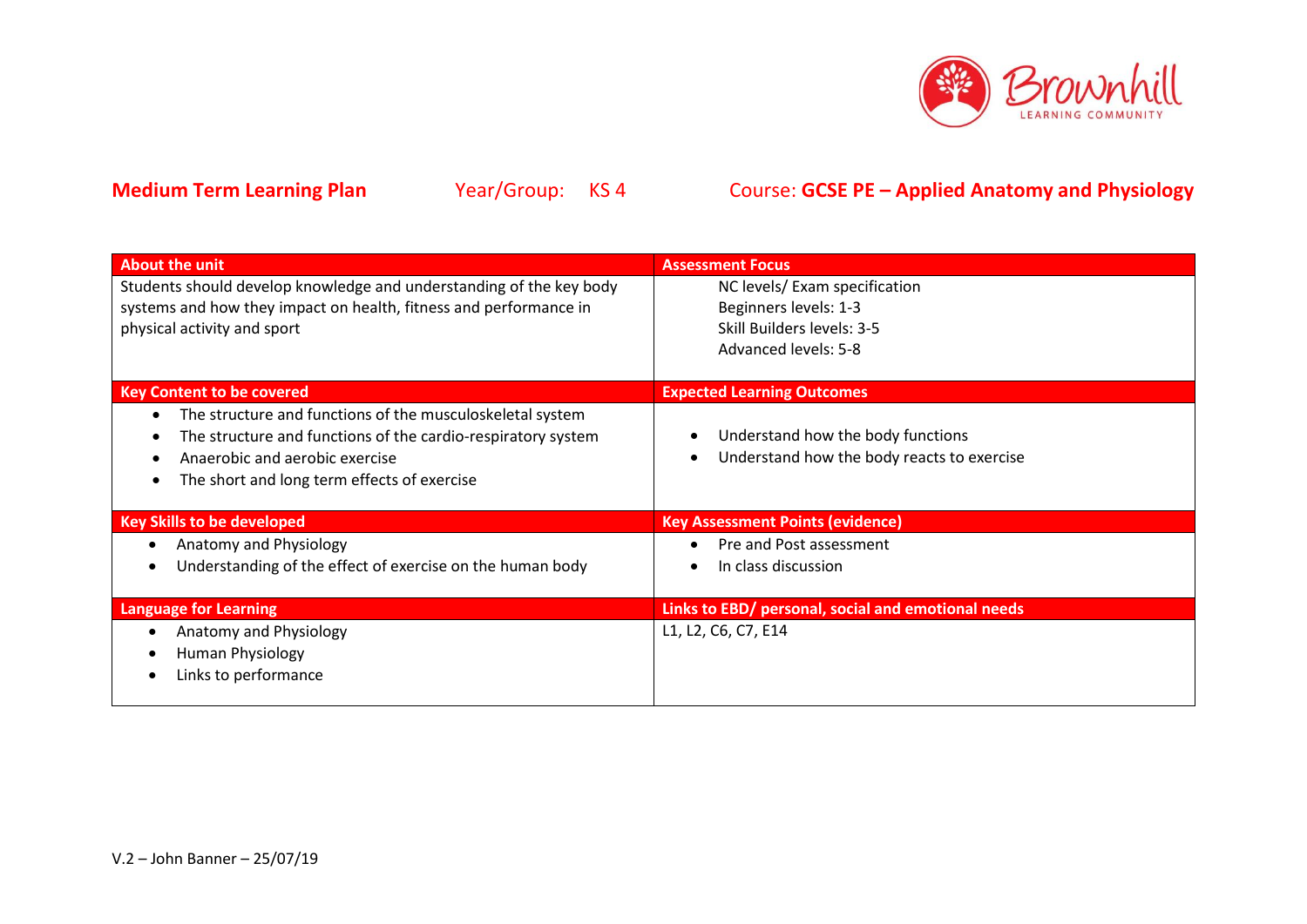

| <b>Session</b> | <b>Learning Objectives</b>                                                                                                                  | <b>Content to be covered</b>                                       | <b>Suggested Pedagogy/Teaching</b><br><b>Activities</b>                                                                                                                                                                                                          | <b>Learning Outcomes</b><br>(Assessment/Level<br>descriptors for this lesson)                                                |
|----------------|---------------------------------------------------------------------------------------------------------------------------------------------|--------------------------------------------------------------------|------------------------------------------------------------------------------------------------------------------------------------------------------------------------------------------------------------------------------------------------------------------|------------------------------------------------------------------------------------------------------------------------------|
| $\mathbf{1}$   | 3.1.1.1 The structure and<br>functions of the<br>musculoskeletal system.<br>The structure and<br>functions of the<br>musculoskeletal system | -Bones<br>-Structure of the skeleton<br>-Functions of the skeleton | Use of diagrams<br>powerpoint<br>Label/ colour in diagrams<br>Describe human movement<br>via blindfolded directions.<br>(Only allowed to talk to<br>each other use anatomical<br>terms such as flexion,<br>extension of the knee)<br>Pages $1 - 9$ in Text books | Students to fully label skeleton<br>with resources provided<br>Students to verbally answer q<br>and a on the skeletal system |
| 2 <sup>2</sup> | 3.1.1.1 The structure and<br>functions of the<br>musculoskeletal system.<br>The structure and<br>functions of the<br>musculoskeletal system | -Muscles of the body<br>-Structure of a synovial joint             | Use of diagrams<br>$\bullet$<br>Complete physical training<br>sessions on specific body<br>parts and describe the doms<br>effect to students<br>Powerpoint on joints<br>Pages $1 - 9$ in Text books                                                              | Students to complete lessons<br>Students to label diagrams                                                                   |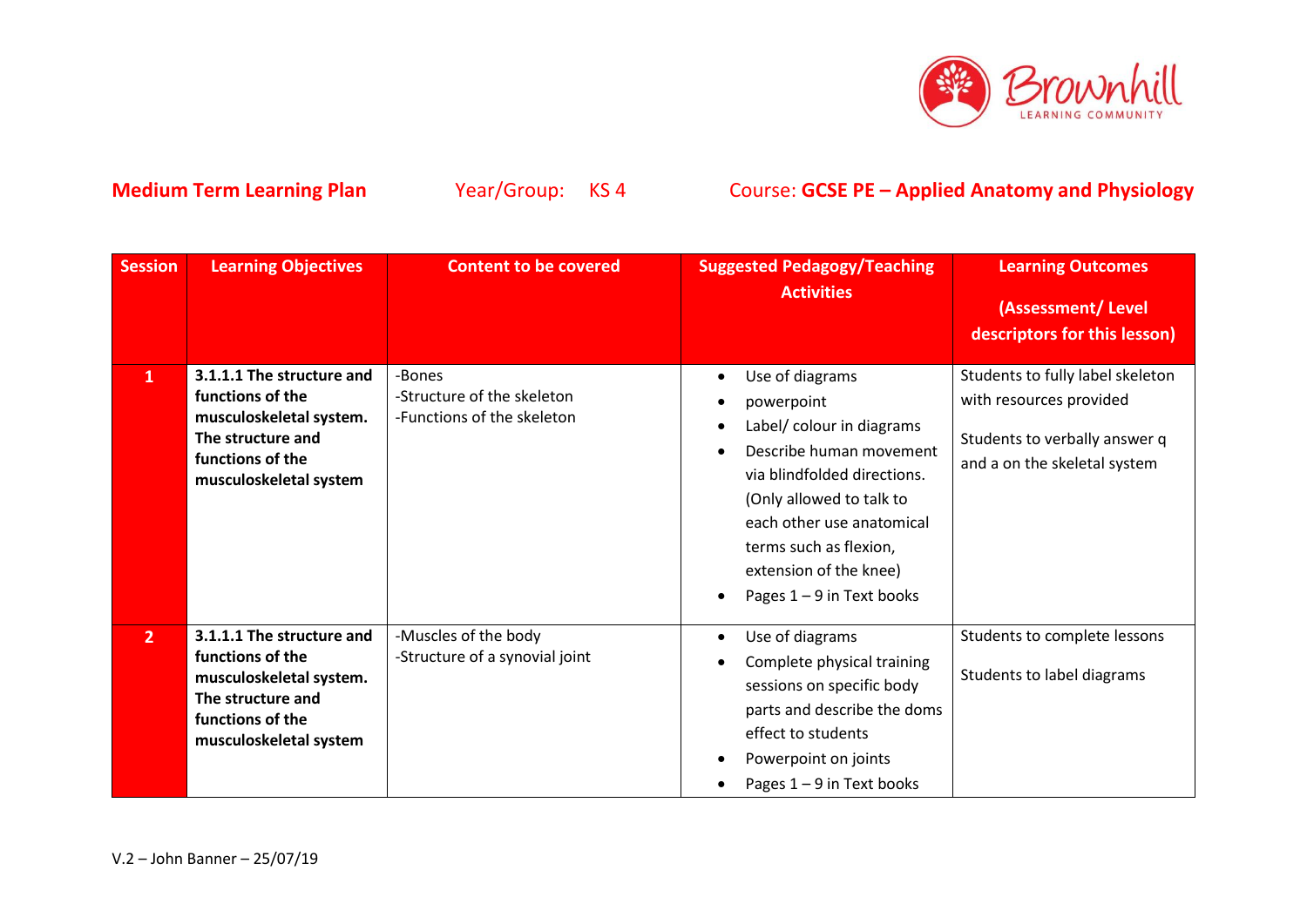

| $\overline{3}$ | 3.1.1.1 The structure and<br>functions of the<br>musculoskeletal system.<br>The structure and<br>functions of the<br>musculoskeletal system | -Types of freely movable joints that<br>allow different movements<br>-How joints differ in design to allow<br>certain types of movement at a joint                                               | Students to complete q and<br>a on joints<br>Students to complete<br>practical activity on<br>demonstrating movement<br>using appropriate terms<br>Pages $1 - 9$ in Text books                                                                                                                                            | Students to complete the<br>activities assigned                                                                                                                           |
|----------------|---------------------------------------------------------------------------------------------------------------------------------------------|--------------------------------------------------------------------------------------------------------------------------------------------------------------------------------------------------|---------------------------------------------------------------------------------------------------------------------------------------------------------------------------------------------------------------------------------------------------------------------------------------------------------------------------|---------------------------------------------------------------------------------------------------------------------------------------------------------------------------|
| 4              | 3.1.1.1 The structure and<br>functions of the<br>musculoskeletal system.<br>The structure and<br>functions of the<br>musculoskeletal system | How the major muscles and muscle<br>groups of the body work<br>antagonistically on the major joints of<br>the skeleton to affect movement in<br>physical activity at the major movable<br>joints | Students to take part in<br>exercise regime using upper<br>body and describe agonist/<br>antagonist contractions<br>Students to coach each<br>other in this principle and<br>highlight to students when<br>they are using contraction,<br>eccentric and isometric<br>movements in exercise<br>Pages $1 - 9$ in Text books | Students to reflect on the effect<br>of exercise and complete<br>reflection sheet<br>Students to take part in<br>coaching session and reflect on<br>their own performance |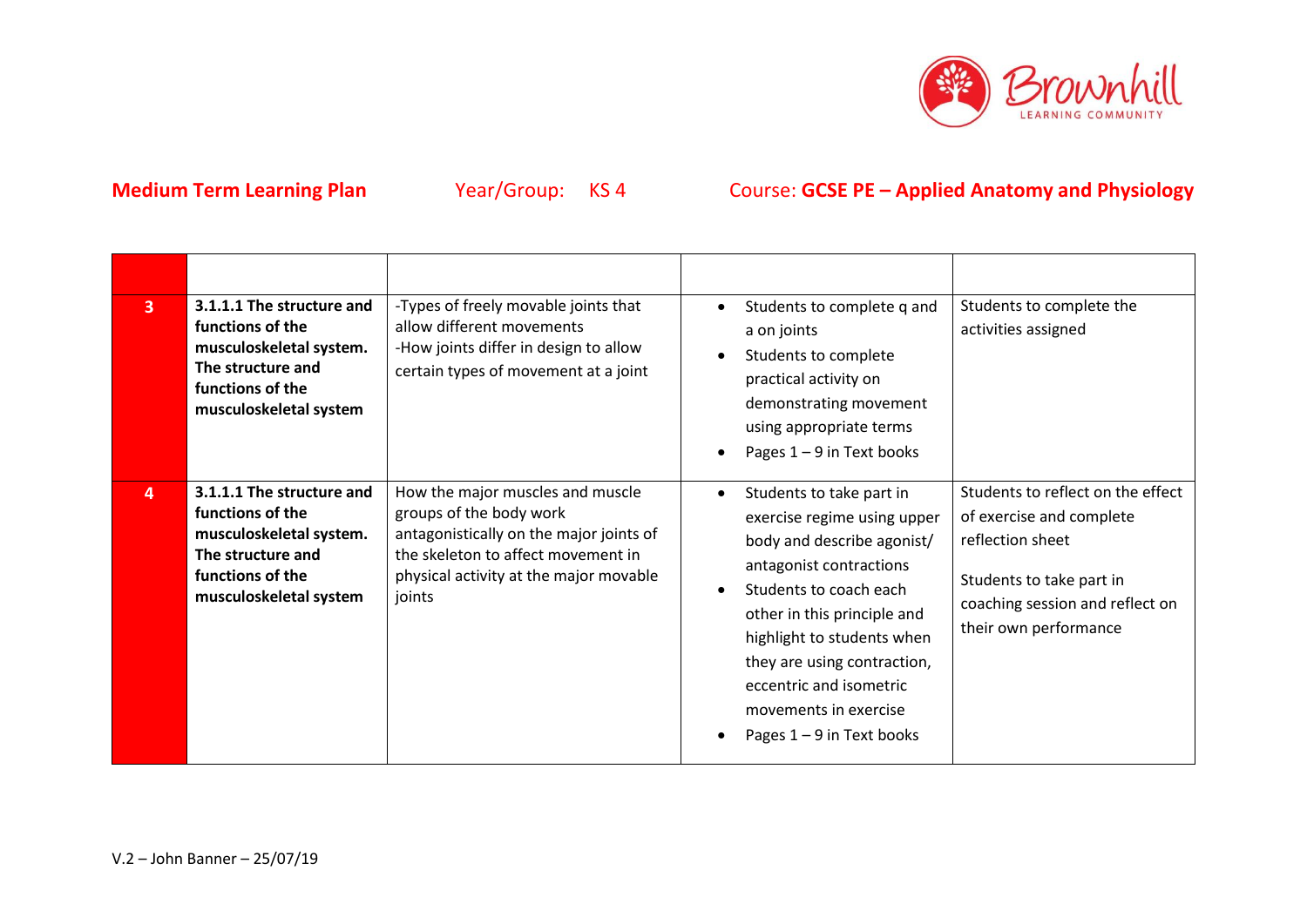

| 5              | 3.1.1.2 The structure and<br>functions of the cardio-<br>respiratory system | -The pathway of air<br>-Gaseous exchange<br>-Blood vessels                                                                                           | Students to copy and label<br>diagrams in the breathing<br>process<br>Powerpoint presentation<br>Students colour in and label<br>additional diagrams<br>Pages 10 - 18 in text books.                        | Students to complete the<br>diagrams                                                                            |
|----------------|-----------------------------------------------------------------------------|------------------------------------------------------------------------------------------------------------------------------------------------------|-------------------------------------------------------------------------------------------------------------------------------------------------------------------------------------------------------------|-----------------------------------------------------------------------------------------------------------------|
| 6 <sup>1</sup> | 3.1.1.2 The structure and<br>functions of the cardio-<br>respiratory system | -Structure of the heart<br>-The cardiac cycle and the pathway of<br>the blood<br>-Cardiac output, stroke volume and<br>heart rate                    | Draw, label and colour a<br>diagram of the heart<br>Describe the cardiac cycle<br>Create a powerpoint based<br>on the journey of blood<br>through the circulatory<br>system<br>Pages 10 - 18 in text books. | Students to complete the<br>diagrams<br>Students to complete<br>powerpoint and demonstrate it<br>to the teacher |
| $\overline{7}$ | 3.1.1.2 The structure and<br>functions of the cardio-<br>respiratory system | -Mechanics of breathing - the<br>interaction of the intercostal muscles,<br>ribs and diaphragm in breathing<br>-Interpretation of a spirometer trace | Draw, label and colour a<br>diagram of the breathing<br>process<br>Analyse and label<br>spirometer trace                                                                                                    | Students to complete the tasks<br>assigned                                                                      |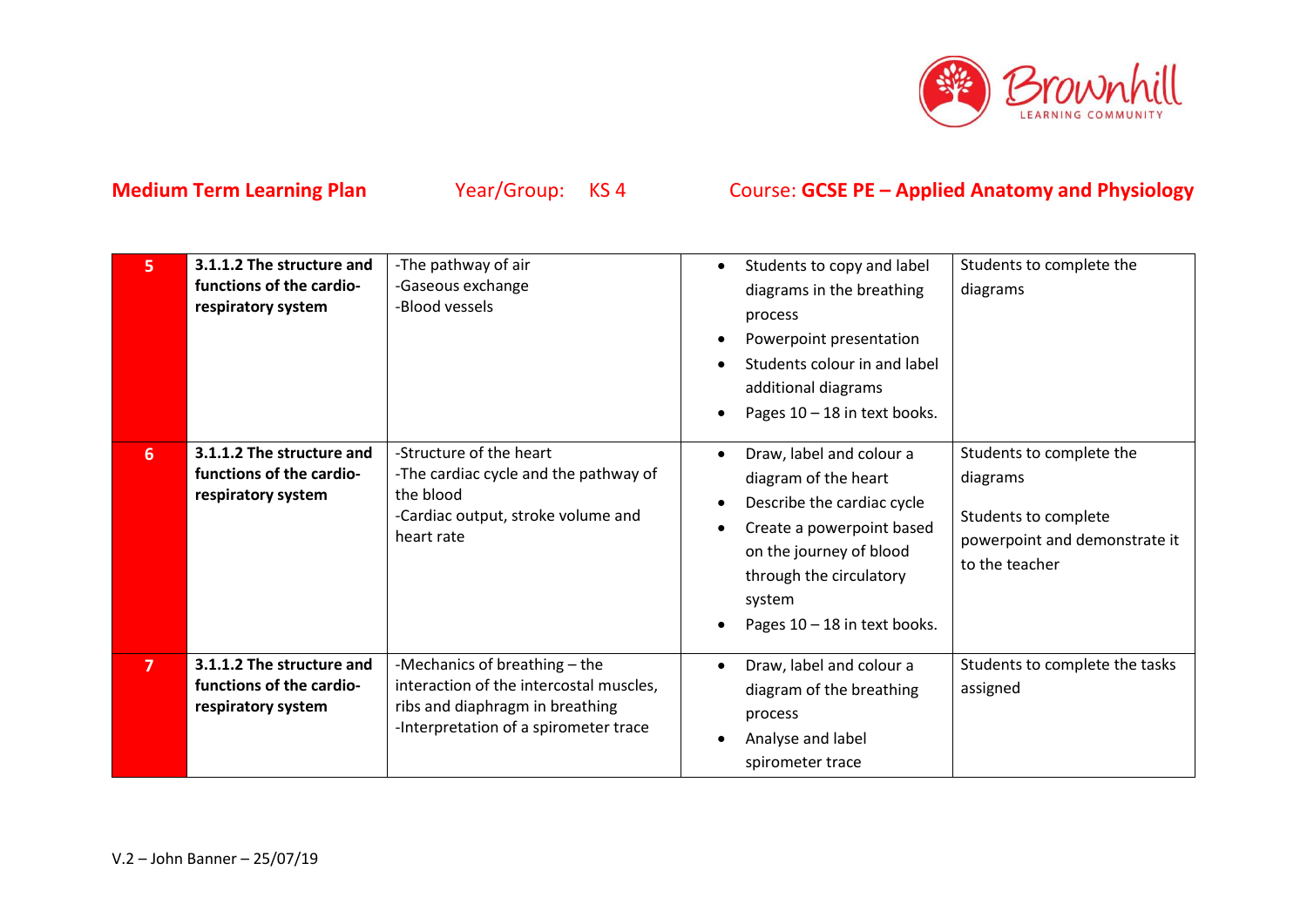

|   |                                           |                                                                                                                                                                                                                                            | Pages 10 - 18 in text books.                                                                                                                                                                                                                                                                                                                                                                                                                                                                                                                                                                      |
|---|-------------------------------------------|--------------------------------------------------------------------------------------------------------------------------------------------------------------------------------------------------------------------------------------------|---------------------------------------------------------------------------------------------------------------------------------------------------------------------------------------------------------------------------------------------------------------------------------------------------------------------------------------------------------------------------------------------------------------------------------------------------------------------------------------------------------------------------------------------------------------------------------------------------|
| 8 | 3.1.1.3 Anaerobic and<br>aerobic exercise | -Understanding the terms aerobic<br>exercise (in the presence of oxygen)<br>and anaerobic exercise (in the absence<br>of enough oxygen)<br>-The use of aerobic and anaerobic<br>exercise in practical examples of<br>differing intensities | Students to complete the<br>Students to take part in<br>aerobic and anerobic<br>physical activities and complete<br>reflection sheets<br>physical activity.<br>Students to complete<br>Students to complete<br>worksheet differentiating<br>worksheets<br>between anaerobic and<br>aerobic exercises.<br>Pages 19 - 20 in text books                                                                                                                                                                                                                                                              |
| 9 | 3.1.1.3 Anaerobic and<br>aerobic exercise | -Excess post-exercise oxygen<br>consumption (EPOC)/oxygen debt as<br>the result of muscles respiring<br>anaerobically during vigorous exercise<br>and producing lactic acid.<br>-The recovery process from vigorous<br>exercise            | Students to reflect on the<br>Powerpoint<br>training session and complete<br>Students to take part in<br>reflection sheet.<br>maximal training session.<br>Students to take pulse rates<br>Students to analyse their heart<br>and monitor recovery rate.<br>rate before and after. Students<br>Analyse what recovery is.<br>to monitor their heart rate until<br>Students will need resting<br>it returns to resting heart rate<br>heart rate before taking<br>and plot a graph. Higher level<br>part in exercise routine.<br>students to draw their own<br>Pages 19 - 20 in text books<br>graph. |